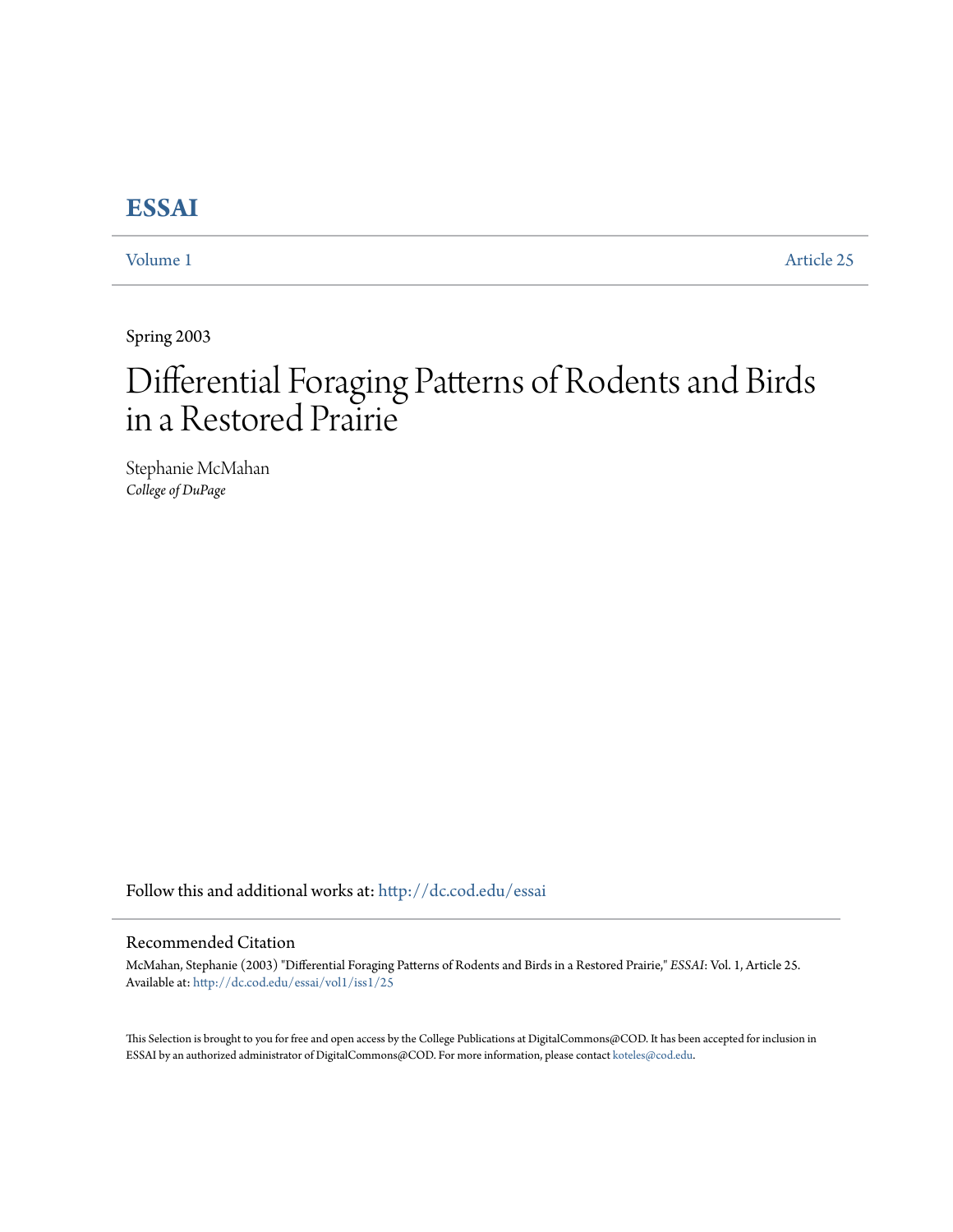Differential Foraging Patterns of Rodents and Birds in a Restored Prairie

## by Stephanie McMahan

## (Biology 103)

The Assignment: Students conducted an ecological study in restored prairie at the College of DuPage and wrote scientific papers on this investigation following the format of the peer-reviewed journal *Ecology*.

# ABSTRACT

presentation of an attempt to describe foraging behavior of rodents and birds based on giving-up densities (GUD) of sunflower seeds in two microhabitats of a restored prairie in Illinois. One **habitat contained protective covering by vegetative growth and the other habitat a recently burned**<br> **A** habitat contained protective covering by vegetative growth and the other habitat a recently burned<br>
area that provid area that provided no protective cover. The rodents observed in this area reportedly forage only at night. The birds observed in this area forage during the day and consume seeds as part of their diet. Based on results from GUD's, nocturnal rodents forage more in areas of cover compared to no cover and diurnal birds forage slightly more in areas of cover versus no cover. Foraging behavior can be affected by many factors including predator avoidance. Although not part of this study, predator avoidance may explain the difference of consumption by rodents between the two microhabitats.

Keywords: birds, foraging behavior, giving-up densities, restored prairie, rodents.

# INTRODUCTION

There are many factors that can alter animal behavior including habitat differences, predator presence, food resources, rivalry with other species, a species natural instincts, and cache requirements (Kotler et. Al. 1999). This study attempted to isolate animal foraging behavior based on microhabitat. Two animal types studied were rodents and birds within a restored prairie of Illinois. Three of the birds known to be common to this area are the American goldfinch, house sparrow (*Passer domesticus*), and the European starling. The American goldfinch is a widespread bird that has a strong preference for sunflower seeds (Middleton 1998). The house sparrow is also very widespread and is known to search in both vegetation and on ground for its diet that includes sunflower seeds (Clement 1993). The rodent species in the study area include the white-footed mouse, *Peromyscus leucopus*, which frequent grasslands with brush nearby (Hoffmeister 1989), and the meadow vole (*Microtus pennsylvanicus*). According to Hoffmeister, the white-footed mouse roams only nocturnally unless nests are disturbed and diet consist of many seeds including sunflowers. Squirrels are very common in most areas of Illinois, but are not reported to be in this study area.

This experiment evaluates the giving-up densities of sunflower seed trays to determine the amount of consumed food. The giving-up density is the weight of seed after the experiment. GUD is inversely related to the amount consumed. For example, if the initial seed weight was 5.00 grams and the GUD was 4.72 grams (high GUD), then the consumption was 0.38 grams (low). This method provides for a clear analysis of seeds removed.

Given that predator avoidance is one of the factors of animal behavior, I hypothesized that the bird consumption of seeds would be higher in the no cover zone. I also hypothesized that rodent seed consumption would be higher in the cover zone.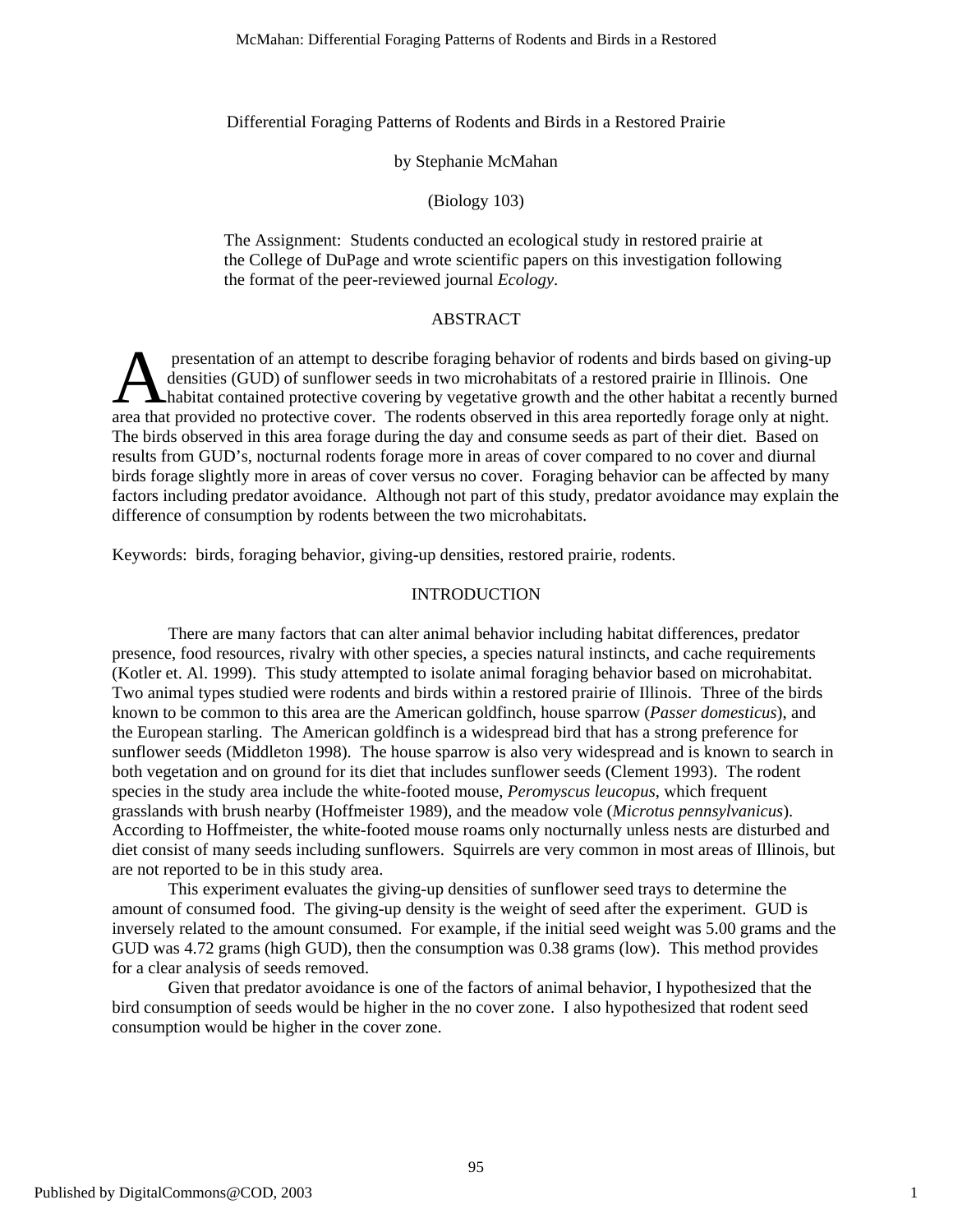#### *ESSAI, Vol. 1 [2003], Art. 25*

#### METHODS

The methods used for this procedure entailed dispersing seed trays in two different microhabitats of a restored prairie with temporal distribution mechanisms for both birds and nocturnal rodents. The experimental site was part of the Russell R. Kirt prairie of the College of DuPage, Glen Ellyn, Illinois. A restored prairie planted in 1986 containing native prairie grasses and forms in soil of clay and rubble and a thin layer of topsoil; this area is burned annually, half of which took placed in April two weeks prior to the experiment. The experiment took place from April 22-23, 2003. The study location includes two microhabitats, one burned rendering a large open area and the other unburned containing previous growing season native grasses and herbaceous, non-grass, flowering plants (Fig.1). Divided equally between the two study area were 160 petri dish seed trays consisting of 5.00 grams of black oil sunflower seed and 25 ml of sand as a weighting substrate, each tray anchored into the ground to prevent avoidable spilling. The sand substrate also served as a mechanism to attempt duplication of natural seed hunting given that animals are not accustomed to finding piles of food in plastic dinner trays, the organisms were required to dig out the seed from the shallow cover of sand. Two group studies were conducted, the consumption of seeds by birds and rodents (80 trays, 40 in cover, 40 no cover), and the consumption of seeds by birds (80 trays, 40 in cover, 40 no cover), assuming that rodents forage only nocturnally based on prior noted research. The bird and rodent study spanned the duration of 23 hours; in contrast the bird study took place from dawn to dusk, approximately 12 hours. In both studies, 80 of the trays were placed directly on the ground in areas of tall grass cover and the other 80 trays in the open roughly 1 meter apart. After collection, the substrate was removed and remaining seeds and hulls were weighed to determine the giving-up densities. To determine rodent consumption bird results were subtracted from bird and rodent results.

# **RESULTS**

The giving-up densities of the seed trays were used to determine all results based on each seed tray having exactly 5.00 grams of sunflower seeds initially. The data results were non-normally distributed, and contained zero values, particularly in the rodent cover trials. For that category the data shows that some trays had most of the seeds removed, but other trays in the same area had no seeds consumed. The average seed consumption for rodents in the covered area was 1.00 gram. However, the standard deviation for rodents with cover was also 1. Considering that precise data produces a standard deviation for the rodents is very high findings indicate on average that the rodents removed the greatest quantity of seed in areas of cover; however, they did not consume any seeds in the open area (Fig. 2). The birds removed only a small amount of food in both areas. The consumption participation of birds in this study was not as large as rodent participation.

#### DISCUSSION

Comparisons among taxa showed that rodents removed significantly more seed in the study area than birds and rodents removed more seed from cover. Birds did not remove a large amount of food in either condition and removed only slightly more in the covered areas. The initial hypothesis, which reasoned that mice would forage from covered environments, is supported by the data. Rodent behavior only suggests that areas of high vegetation offer protection for overhead predators. The hypothesis that birds would forage more in open area was not supported by this experiment. Interestingly, only a small amount of bird seed consumption took place which leads to the debate about the absence of birds during the study period, one change that should be made to this procedure is to acclimate the birds to the seed trays by scattering seeds for a few days prior to the experiment (Linzey and Washok 2000). This would ensure that all birds present would habituate to the seed trays. Further research should be done to understand the decisions animals of this area made based on predator avoidance (Brown 1988). This experiment serves as a one case scenario that rodents prefer cover foraging; the next reasonable step is to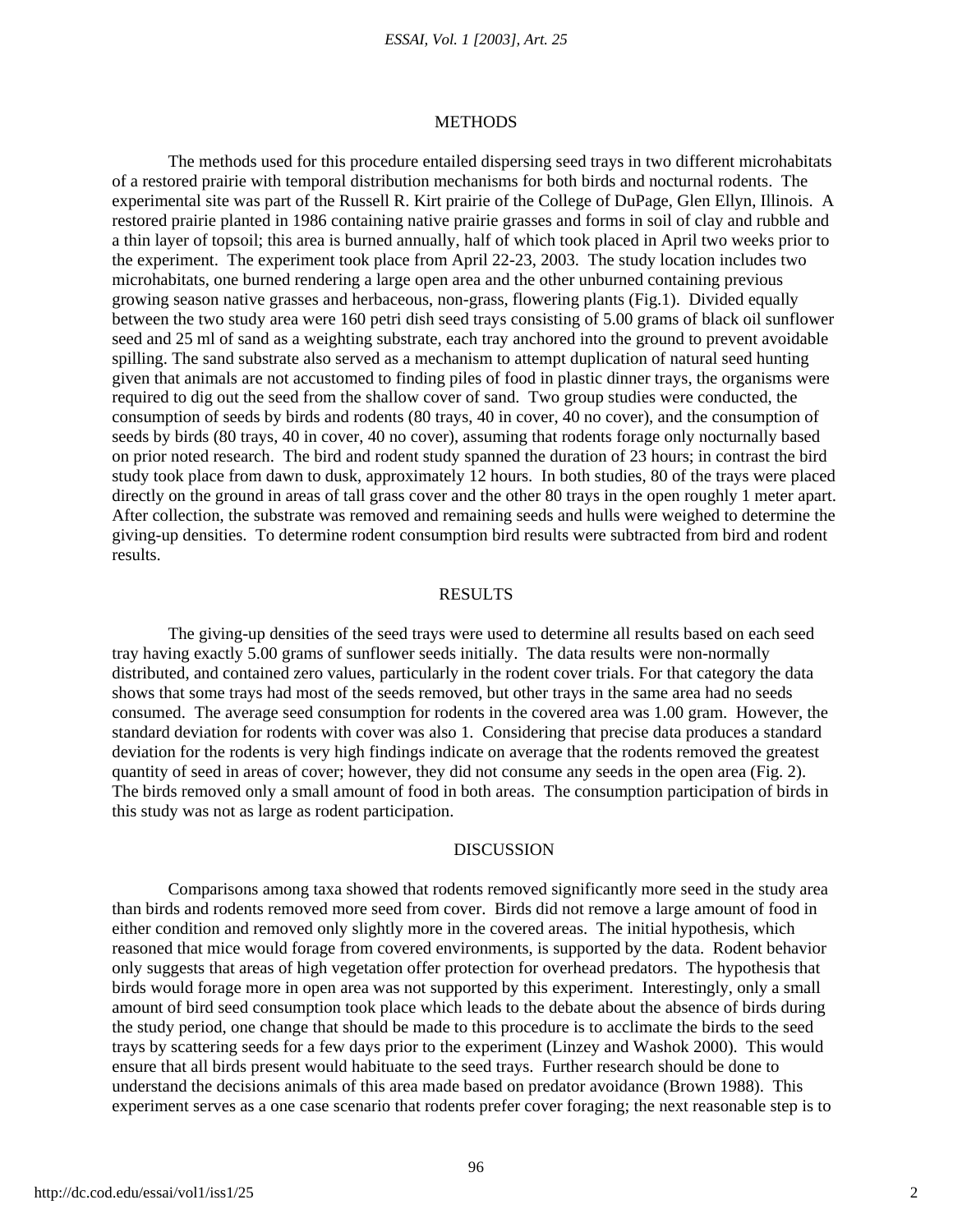determine why their behavior exhibits that preference.

An additional disadvantage of this particular study is humans altering the behavior of animals simply by entering their habitats; twenty students at a time trampling down natural brush and grasses possibly changing natural landmarks that animals use to forage could have alerted the animals to the presence of predators, the humans. The recourse for that distinction remains that the animals present are considered urbanized and acclimated to the presence of humans. Supportively, the white-footed mouse builds its nests in brush growth, not in grasslands (Hoffmeister, 1989), so humans accessing the area of cover would not have disturbed its nest.

Now that the area of seed consumption has been identified for these rodents and birds the next step would be to study the factors that influence their foraging behavior such as predator avoidance, resource availability, cache requirements.

\_\_\_\_\_\_\_\_\_\_\_\_\_\_\_\_\_\_\_\_\_\_\_\_\_

#### Works Cited

- Brown, J.S. 1988. Patch used as an indicator of habitat preference, predation risk, and Competition. Behavioral Ecology and Sociobiology 22:37-47.
- Clement, P. 1993. Finches and Sparrows. Princeton UP, Princeton, NJ, USA
- Hoffmeister, D. 1989. Mammals of Illinois. University of Illinois Press, Urbana, IL, USA
- Kotler, B.P., J.S. Brown and M. Hickey. 1999. Food storability and the foraging behavior of fox squirrels (Sciurus niger). American Midland naturalist 142:77-86
- Linzey, A. and K. Washok, 2000. Seed removal by ants, birds and rodents in a woodland Savanna habitat in Zimbabwe. African Zoology 35:295-300
- Middleton, A. 1998. Wild Bird Guides: American Goldfinch. Stackpole books, Mechanicsburg, PA USA.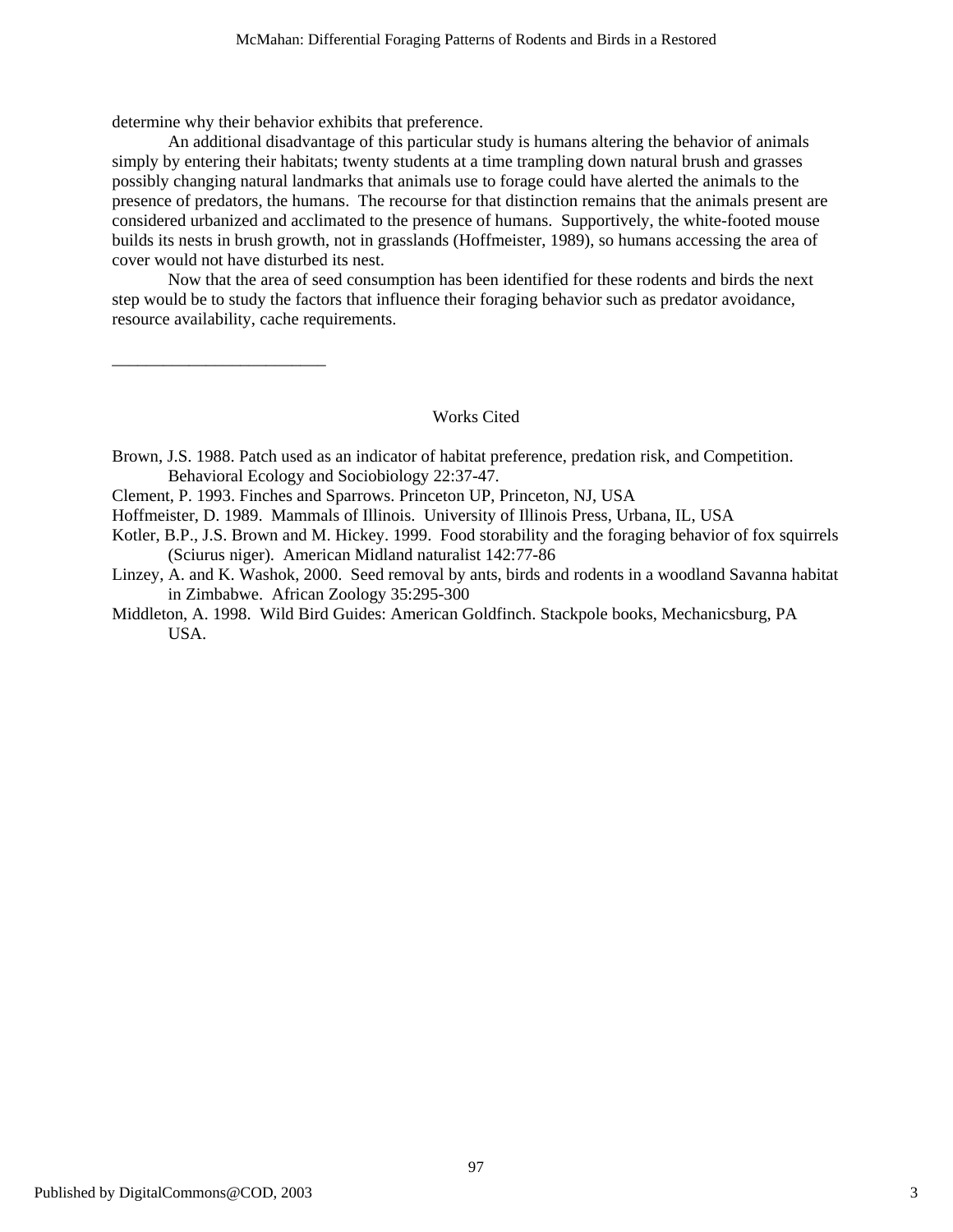



Figure 1. A map of the study location used in this experiment. The area highlighted and north of the dotted line and north of the trail was the area of no cover and was burned two weeks prior to this study. The area highlighted and south of the dotted line and south of the trail was the area of cover. Cover area had tall grasses from the previous year's growth.